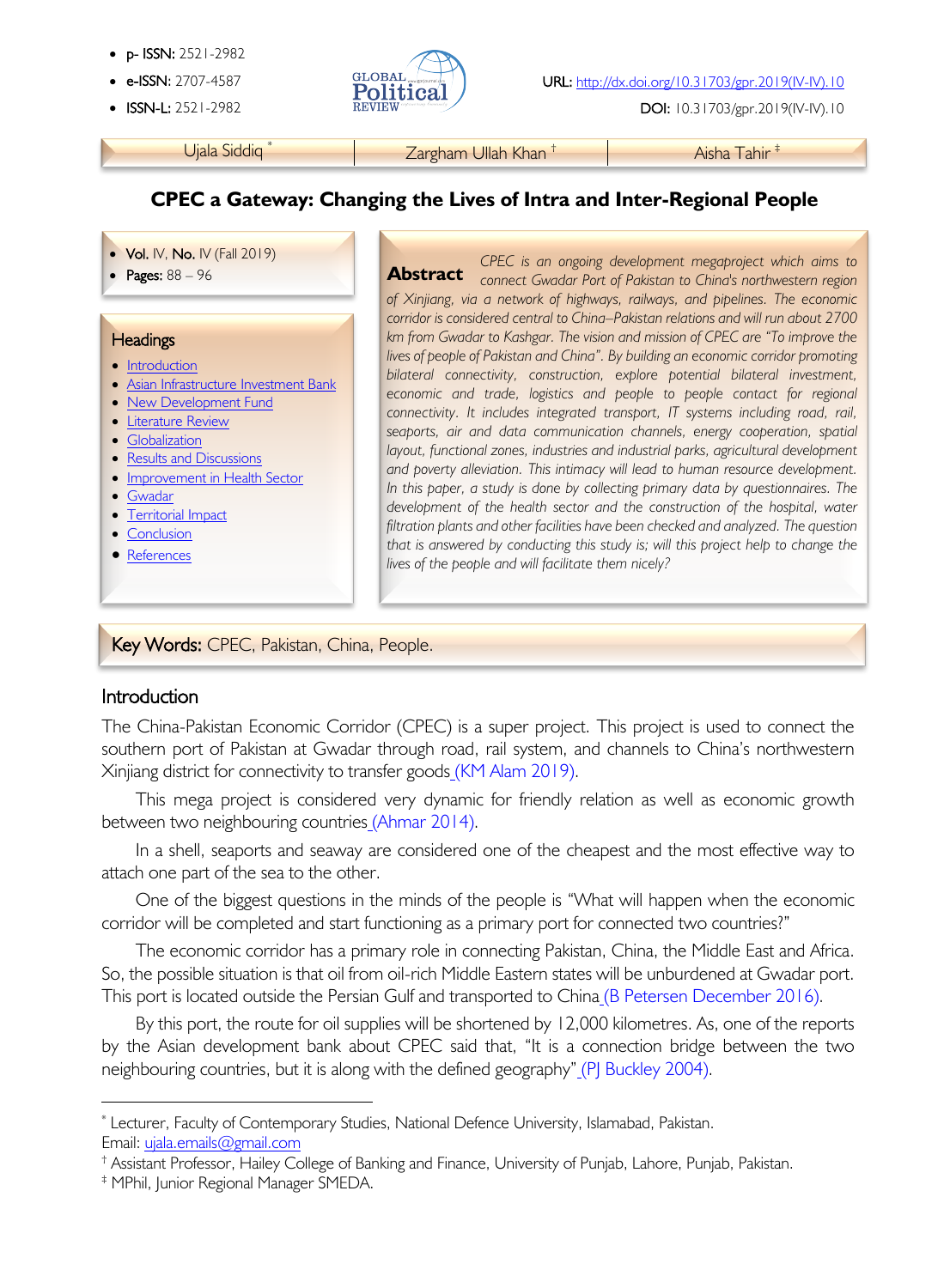The economic corridor will also act as an agent for connecting South Asia with East Asia. The CPEC is also an important player for regional connectivity. The regional connectivity is significant in for the paradigm shift of "security" to economics" (Wang 2019).

The Gwadar, district of Pakistan located in the province of Baluchistan is of vital importance for the development of China-Pakistan Economic Corridor. The Gwadar port is located near the Strait of Hormuz. The Strait of Hormuz is considered having one-third of the world's oil trade (Sial 2014).

The AIIB is assisting China with its OBOR policy. Investment, as part of CPEC, has ensured that China has easy accessibility to the Gwadar Port, shortening the time from the cities in China to the Arabian Sea (Das, The making of one belt, one road and dilemmas in South Asia 2017). Most of the loans to the countries under these institutions are strategic, with China expanding its soft power and attaining acceptability in the global stage (Heng 2010).

While analyzing the cost-benefit analysis, of CPEC China has plans to figure oil storage services and will also construct a refinery at the Gwadar Port. The oil will be transported to the Xinjiang Uighu Region through roads and also by pipeline, without going from the Strait of Malacca. It is estimated that 0% per cent of oil comes from the Middle East that China used for its consumption, and 80% per cent of that oil is transported to China via this Strait of Hormuz.

| <b>CPEC</b>                  | Cost in US \$ Million | %    |
|------------------------------|-----------------------|------|
| Energy                       | 33,793                | 76%  |
| Transport and Infrastructure |                       |      |
| Roads                        | 6100                  |      |
| Rail Network                 | 3690                  | 24%  |
| Gwadar port                  | 786                   |      |
| Others                       | 44                    |      |
| Total                        | 44413                 | 100% |

Table 1.

*\*Source: Planning Commission of Pakistan, 2014*

Under the BRI, China has galvanized its financial, diplomatic, political resource. Under the ambit of finance, the Chinese have formed institutions such as the AIIB and the Silk Road Fund, as well as the New Development Fund, with a combined capital of \$240 billion. These funds are for giving loans to developing countries that will, subsequently, sign contractual agreements with Chinese companies (Salidjanova 2011).

The economic corridor is an "advantageous position" for china, but this project is also considered vital for Pakistan. The economic corridor will not only boost the economic growth, but it will also help for the societal uplift of the people living in Gwadar and the areas near it.

### Asian Infrastructure Investment Bank

Initiated in 2016, with its headquarters in Beijing, the bank has 57 members. As of January 2017, the nine infrastructural projects under the bank – mostly co-financed by the ADB and European Bank for Reconstruction and Development (EBRD) – 3 are based in Pakistan (Panda, 2017).

The AIIB is assisting China with its OBOR policy. Investment, as part of CPEC, has ensured that China has easy accessibility to the Gwadar Port, shortening the time from the cities in China to the Arabian Sea (Das, The making of one belt, one road and dilemmas in South Asia 2017). Most of the loans to the countries under these institutions are strategic, with China expanding its soft power and attaining acceptability in the global stage (Heng 2010) .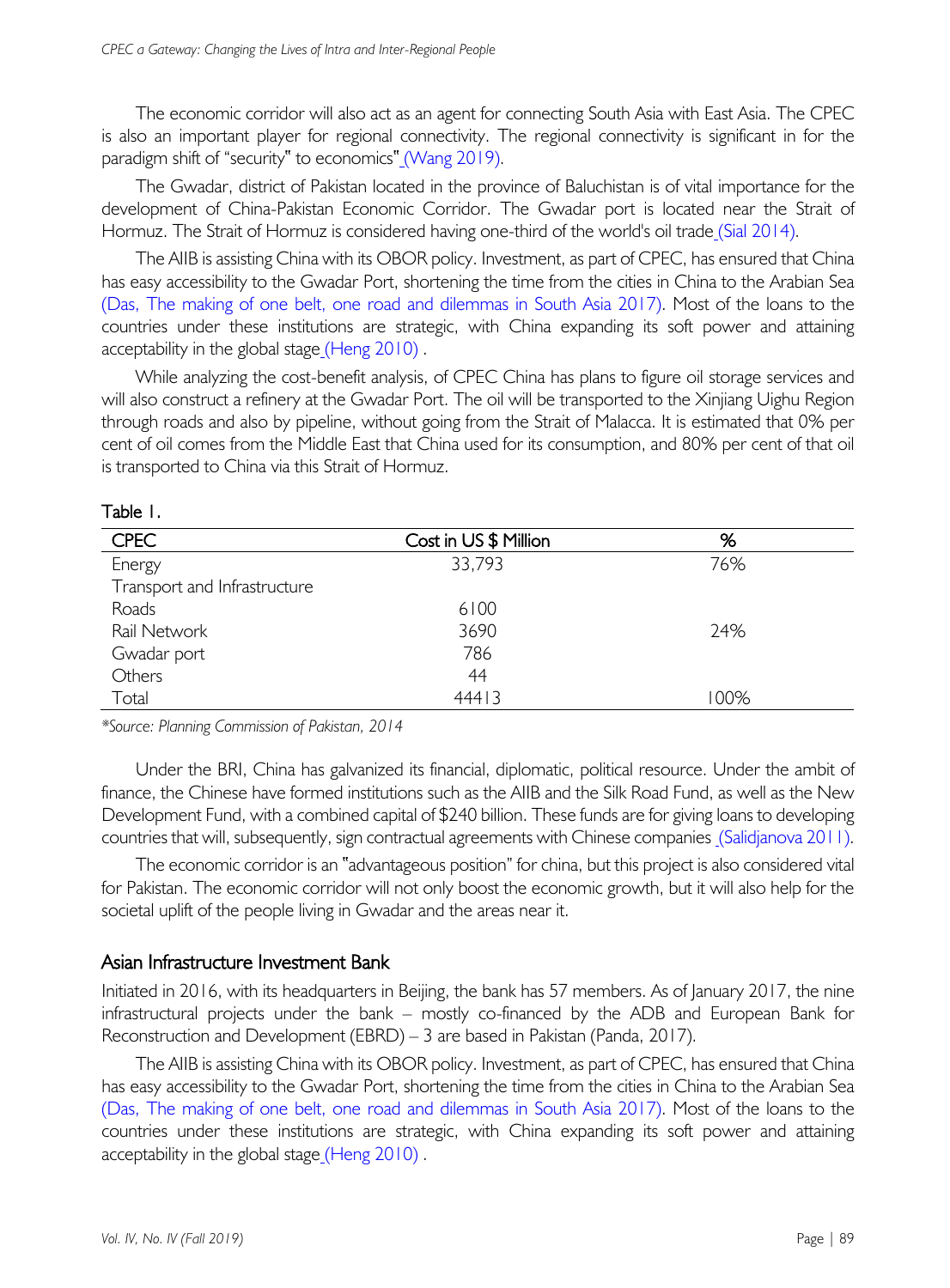Along with the AIIB, the ADB and Department for International Development too, have taken up the responsibility for co-financing certain projects under OBOR as well. Case in point, National Motorway M-4 Gojra-Shorkot Section project that falls under CPEC (Chan 2017).

# New Development Fund

Established in 2015, the multilateral fund, with an initial capital of \$50 billion, has not had any link to CPEC yet; it does, however, have the vision of co-financing projects with the AIIB under the BRI, considering that they are sustainable and feasible (Weiss 2017).

## The Asian Development Bank

Established in 1966, this regional development bank has expressed its openness in investing in CPEC; however, insofar, the federal government has not extended an invitation to the institution (Copper 2016).

Unlike the AIIB and the Silk Road Fund, the bank is not an OBOR-specific initiative. However, it has shown an interest in CPEC and is already involved in co-financing one project under it (Panda, 2017). The 59 kilometres long road from Havelian to Burhan, under the Northern section KKH E-35, has also been financed by the ADB (NRT, 2016), along with the Lahore to Peshawar railway line under ML-1 and its up-gradation, with the bank providing \$2.5 billion of the funds with a 2% interest rate (J Syed 2018).

By the year 2014, the government of China was agreed to spend \$45.6 billion for building the corridor. This economic corridor will include the construction of roads, highways, railway stations, and the pipelines for natural gas and oil. These pipelines will connect China to the Middle East. The CPEC will not only connect the china and Pakistan to the Middle East but by this Gwadar Port, the influence of China will be increased in the Indian Oceans. This economic corridor will definitely contribute to the socio-economic path of the people of the Gwadar. This project will eliminate the sense of deprivation from the folks of the province Baluchistan.

| Category    | First Level Index      | Second Level Index                     | High | Middle | Low |
|-------------|------------------------|----------------------------------------|------|--------|-----|
|             | <b>Political Risks</b> | National Secession Forces              |      |        |     |
|             |                        | Kashmir Dispute                        |      |        |     |
|             |                        | Great Power Intervension               |      |        |     |
|             |                        | Complicated Neighborhoods              |      |        |     |
|             |                        | <b>Natural Risks</b>                   |      |        |     |
|             |                        | Extremism Risks                        |      |        |     |
|             | Safety Risks           | Terrorism                              |      |        |     |
|             |                        | Threats from NGOs                      |      |        |     |
| Macro Risks |                        | National Perspective                   |      |        |     |
|             | Law Risks              | Local Regulations                      |      |        |     |
|             |                        | Ethnic Minority benefits               |      |        |     |
|             |                        | Aboriginal benefits                    |      |        |     |
|             | Ethnic benefits        | Regionalism                            |      |        |     |
|             |                        | Religious Customs                      |      |        |     |
|             |                        | Social Taboo                           |      |        |     |
|             | Religious Belief       | Dispute Between Politics and religious |      |        |     |
|             |                        | Income damage induced by land          |      |        |     |
|             |                        | acquisition                            |      |        |     |

#### Table 2.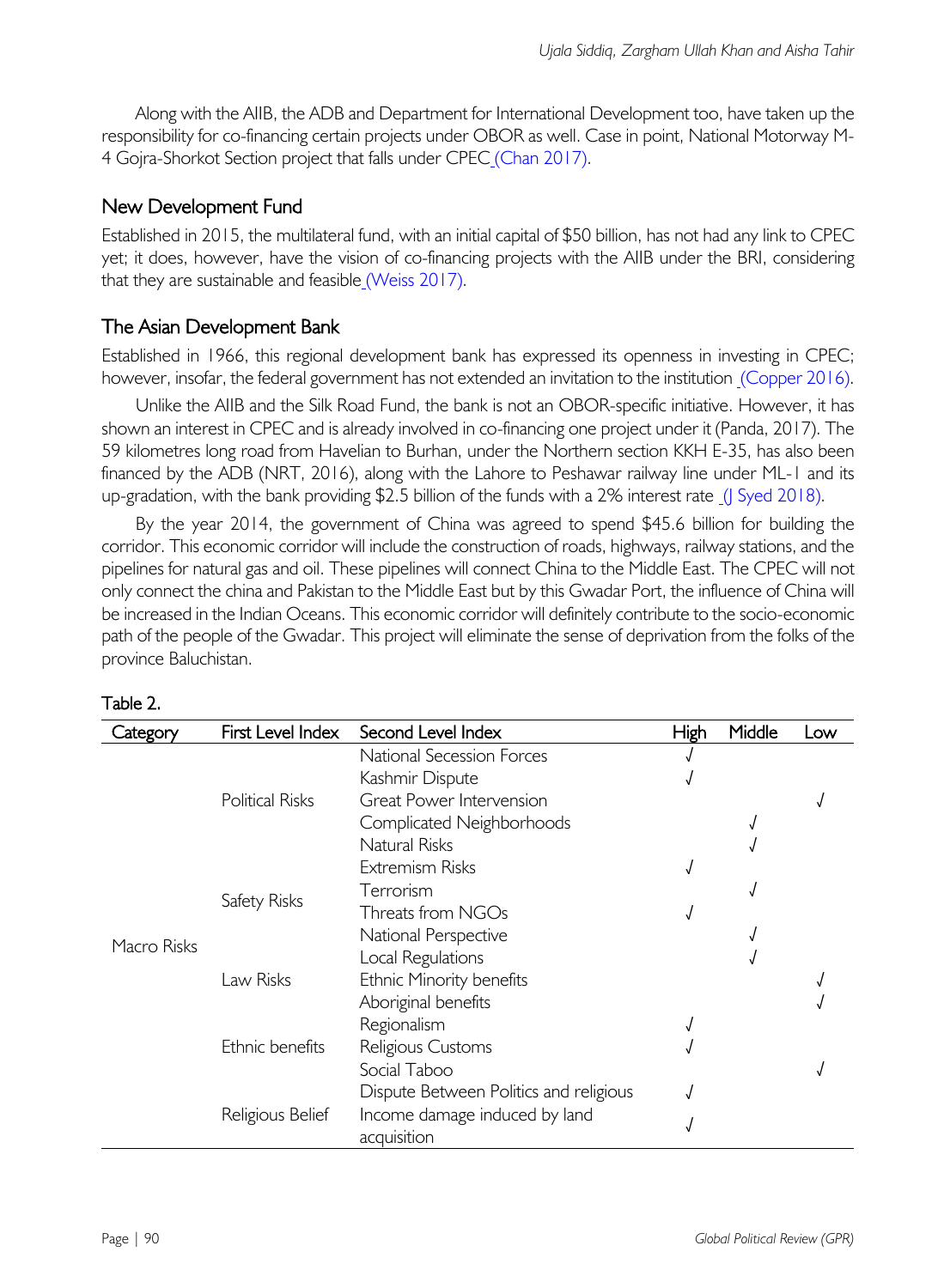|             |                 | Unemployment and poverty of affected     |  |  |
|-------------|-----------------|------------------------------------------|--|--|
|             |                 | persons                                  |  |  |
|             |                 | High consumption burden/low              |  |  |
|             |                 | livelihood level                         |  |  |
|             | Economic        | Assets Depreciation of stakeholders      |  |  |
|             | Damage          | Damage of natural and Hestorical         |  |  |
|             |                 | Heritage                                 |  |  |
|             |                 | Obstacle of language, culture and        |  |  |
|             |                 | customs                                  |  |  |
| Micro Risks | Language and    | Obstacle of Affected persons integration |  |  |
|             | Culture         | Vulnerable groups benefits damage        |  |  |
|             |                 | Gender issues                            |  |  |
|             |                 | <b>Bad working Conditions</b>            |  |  |
|             |                 | Public Healt Issue                       |  |  |
|             | Community       | Social Network reconstruction problem    |  |  |
|             | <b>Benefits</b> | Community Safety                         |  |  |
|             |                 | Reasonable Compensation Issue            |  |  |

The societal and cultural change that CPEC will bring is because of the socio-economic prospect of this mega project. There are a pair of obstructing factors in the development of CPEC. There is a need to critically evaluate the collaborating structure of this corridor, but also the communicating structure of the economy, social, and security-related features.

## Literature Review

## International Economic Dependence

By virtue of operating in a globalized world where international relations and diplomacy govern the behaviour of states, countries cannot develop in isolation. Economic cooperation and regional integration have propelled countries to become interdependent, whereby exchange and sharing of capital, technology and human resources is common practice. Today countries have developed their economies to an extent which was not envisioned by their ancestors; part of which can be attributed to economic interdependence and factors external to the country or region of concern (Fukuyama 2011).

The International Dependence Theory, as founded by Hans Singer and Raúl Prebisch in 1949, espouses that though economic cooperation between countries contributes to the economic development of the whole region, underdevelopment continues to exist because of the dominance of developed countries over developing countries. The theory refers to the developed countries as the 'core' while the developing countries are referred to as the peripheral countries (Richardson 1980).

Based on the ideas of Marxism, the theory propagates that the peripheral countries rely on the core countries for the supply of capital and technology. Hence economic development is often influenced by factors external to the economy under consideration. In this process, a major proportion of economic benefits are reaped by the developed countries instead of the peripheral countries, primarily because of initiatives such as free trade agreements act as a convenient vehicle of exploitation (DS Massey 2002).

The AIIB is assisting China with its OBOR policy. Investment, as part of CPEC, has ensured that China has easy accessibility to the Gwadar Port, shortening the time from the cities in China to the Arabian Sea (Das 2017). Most of the loans to the countries under these institutions are strategic, with China expanding its soft power and attaining acceptability in the global stage (Heng 2010) .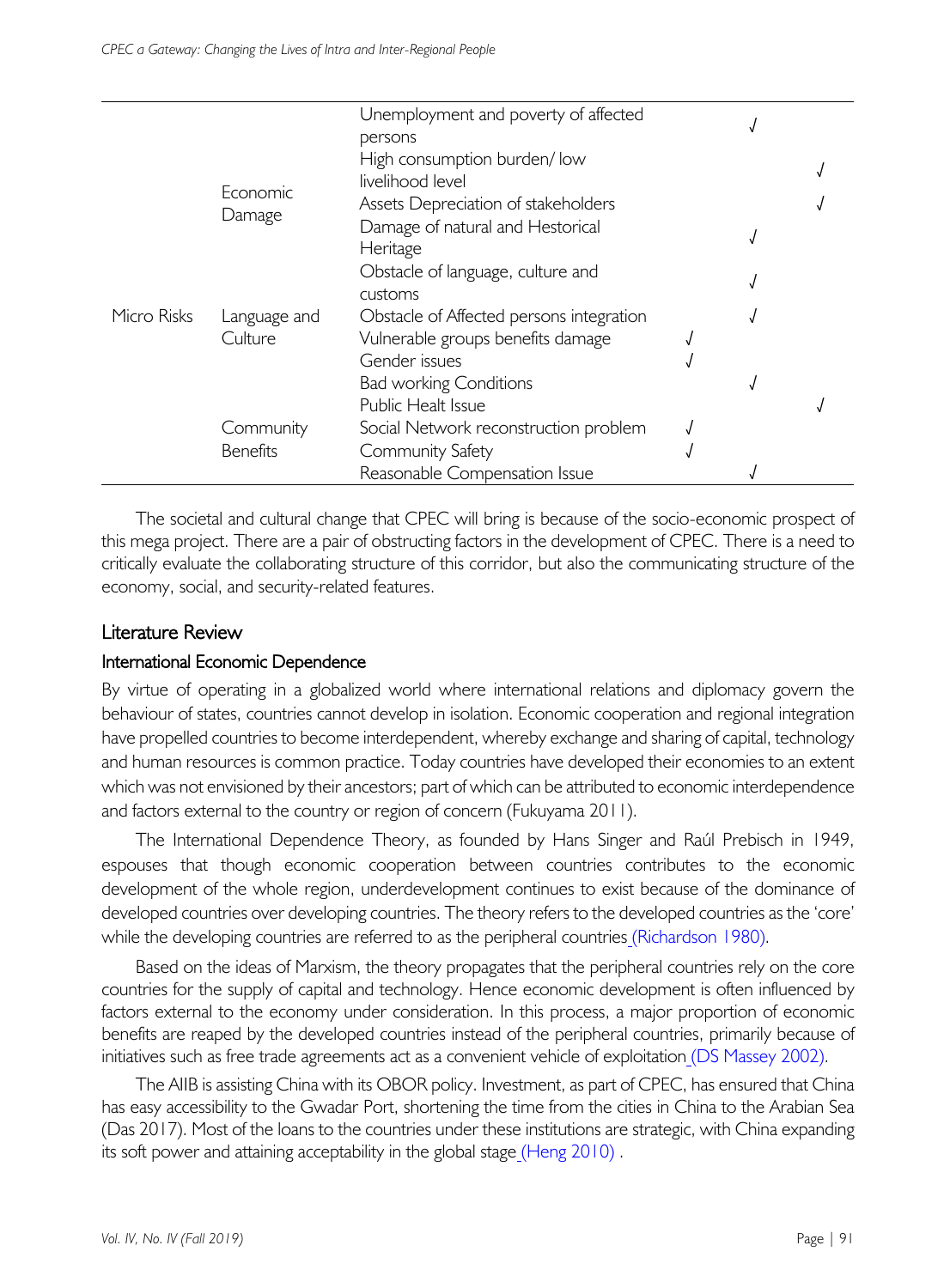Since poor countries suffer at the hand's poor governance, limited administrative capacity and ineffective regulatory framework, growth of international capitalism and multinational corporations cause developed countries to be exploited, rendering them underdeveloped. It is due to this very reason that many developing countries have not been able to rise from underdeveloped or developing status. Having said this, developing countries cannot escape from core-peripheral dependence relationship, and though they have not been able to achieve sustained growth from a particular dependence, survival in the world economy necessitates reliance on developed countries. Countries, such as China and India, which initially resisted economic dependence, were propelled to open their economies to global markets, in order to escape the vicious state of stagnant growth (Pomeranz 2000).

In the case of CPEC, China is the core country while Pakistan is the peripheral country; hence speculations regarding the efficacy of this initiative are mounting day by day. It is being argued that China is rightfully pursuing its economic interests, with the aim to develop its western regions but unfortunately there are only a handful of benefits for Pakistan. CPEC, according to Mario Esteban, will serve as an economic corridor for China, providing the country easy access to Central Asia. The corridor is expected to save China US\$ 2 billion, annually on the import of oil along with numerous other benefits. Renowned economists and researchers believe that the inability of Pakistan's federal and provincial governments to conduct feasibility studies, forecast effects and negotiate the terms and conditions of various projects with the Chinese government will render the country deprived of potential benefits. Furthermore, CPEC will only serve as a transit corridor for Pakistan and with limited socio-economic development (Esteban 2016).

## The Heartland Theory

Much like the theory of international dependence, the Heartland and Rimland theories lend another perspective to this project. Halford Mackinder's theory about the control of resources can also hold true in the  $21^{st}$  century vis-à-vis CPEC. As set forth by Mackinder, the theory claims that the geostrategic centrality and a wealth of resources of the 'Heartland', which extends from central to northern Eurasia, would allow the region to be self-sufficient and to challenge the West's dominance in sea power. Moreover, the geopolitical actor controlling the heartland would control the world (Smith 2013).

## **Globalization**

Globalization, too, has paved the way for countries to undertake such collaborative projects, transcending national boundaries. The impact of this phenomenon is different for different countries; however, it is seen as the inevitable in this day and age. Countries cannot isolate themselves but can deter negative impacts through adequate and sound policies (M Ravallion 1999).

The International Dependence Theory, as founded by Hans Singer and Raúl Prebisch in 1949, espouses that though economic cooperation between countries contributes to the economic development of the whole region, underdevelopment continues to exist because of the dominance of developed countries over developing countries. The theory refers to the developed countries as the 'core' while the developing countries are referred to as the peripheral countries (Richardson 1980).

As Anthony Giddens stated in his book, "globalization is the intensification of worldwide social relations which link distant localities in such way that local happenings are shaped by events occurring many miles away and vice versa (I DUCTION 2007)".

Thus, from the viewpoint of the economy, the global economy beckons interdependence. Economic globalization links countries via trade, production and consumerism. Such linkage makes the economic growth of a country dependent on its trading partners. A close match to economic interdependence, globalization has set the stage for greater cooperation among countries; thus, greater regional ties and cooperation is not a drastic concept – for Pakistan or its neighbours, should they partake in CPEC.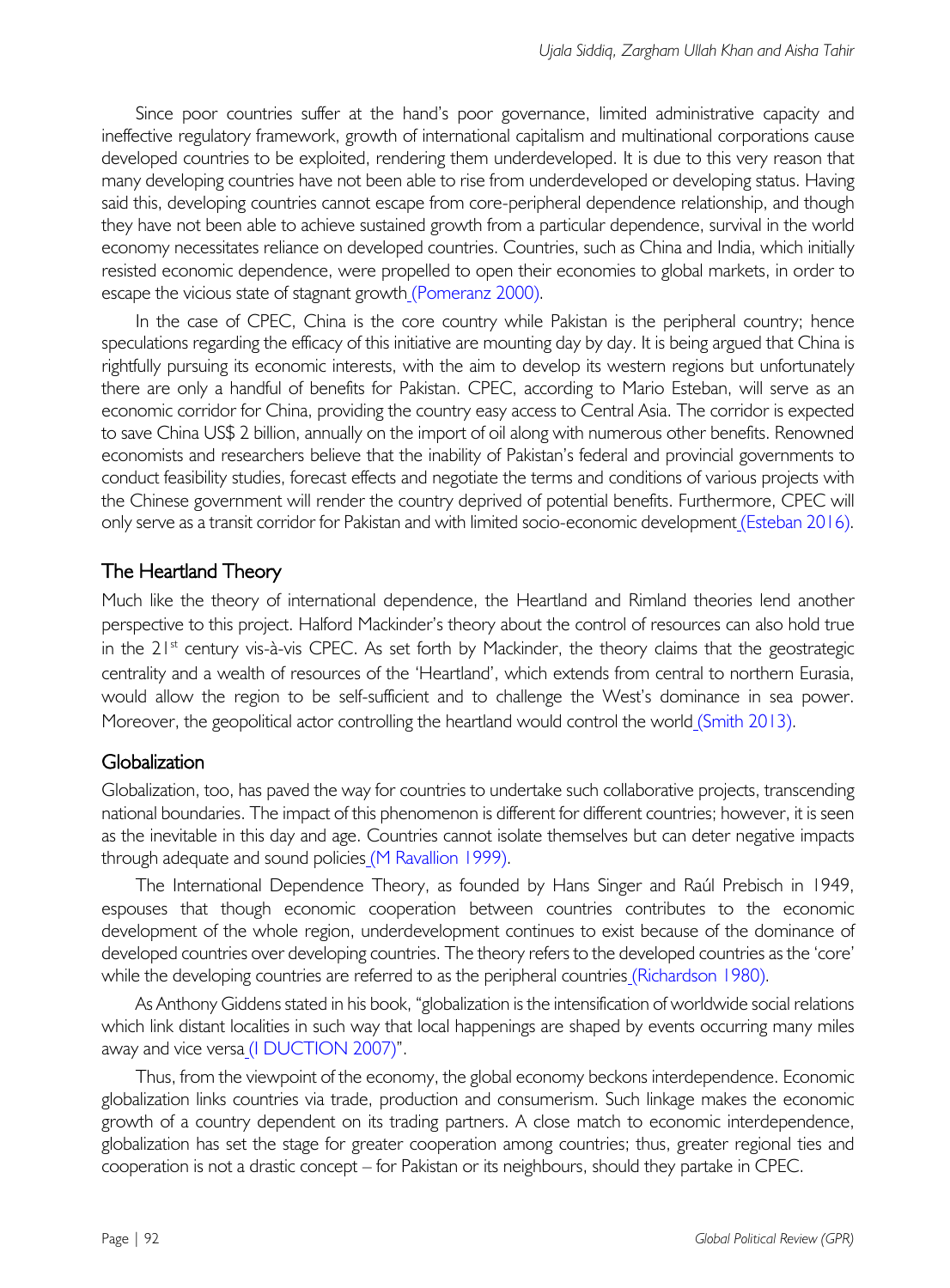This idea of increased regional connectivity, when it comes to Pakistan, gained greater impetus in 2013 when the President Xi Jinping made a case for regional cooperation among Asian states and the rest of the world (Das, The making of one belt, one road and dilemmas in South Asia 2017).

Naima Saeed's paper on the impact of globalization on Pakistan's economy conducted an analysis of the country's approach to globalization; albeit it was one that was gradual and selective, it was seen as being linked with GDP growth, greater FDI post-1988, decreased import duties, and increase openness worsening the Balance of Payments condition, continued unemployment and high poverty levels. Over the 1990s, a declining economy was seen, but not solely owing to the trend of globalization (Rogoff 2003).

Reiterating such a situation was Mohammad Afzal's research on the role of globalization on economic growth in Pakistan from 1960-2006. He concurred that the economic growth was fuelled by greater public and private investment stimulated via greater openness and liberal policies. Better and sound policies from the country could propel economic growth and globalization (JE Aubert 2004).

## Results and Discussions

### Financial Condition

Communal society and isolated financial authorities are not interested in this project. Land investors from all over put resources into Gwadar in the year 2006 (B Petersen December 2016). Certainly, even now, many business meetings discussed for putting resources into Gwadar to take advantage of this monetary Gwadar ocean port. Moreover, social development links, commonly lead paths about Baluchistan's matters in five-star inns are similarly not strong on essentially advancing help.

| Particulars  | Frequency | Percent | Valid Percent | Cumulative Percent |
|--------------|-----------|---------|---------------|--------------------|
| Yes          | 34        | 68      | 68            | 68                 |
| No           |           | 4       |               |                    |
| I Don't Know |           |         |               |                    |
| Total        |           | 00      | 00            |                    |

Table 3. Increase of Real State Price Benefits for Local People

*Source: Questionnaire*

The table describes that CPEC project has increased the real state price, which is very beneficial for the local people. 68% of the respondents give a positive response. The total frequency of this study is 50. The table depicts that 68% of the respondents respond in the positive whereas, 14%, that means seven respondents respond in a negative way. The third particular in the table is "I Don't Know", 18% of respondents respond that. That means a total of 9 respondent chose that option. The cumulative percentage is 68 voted for "Yes", whereas 82 voted for "NO" and for "I Don't Know" it is 100%.

## Improvement in Health Sector

By the CPEC it is planned that a 50-bed hospital in Gwadar is made and will start functioning soon. The requirement of the hospital is being fulfilled, and the functioning of the hospital will be started soon. Other projects including in CPEC are

- 1. Colleges for the local people and especially for the girls.
- 2. Clean drinking water. For this new filtration plants are installed in the area.
- 3. Making the city clean and also plan to provide the facilities for the export of fish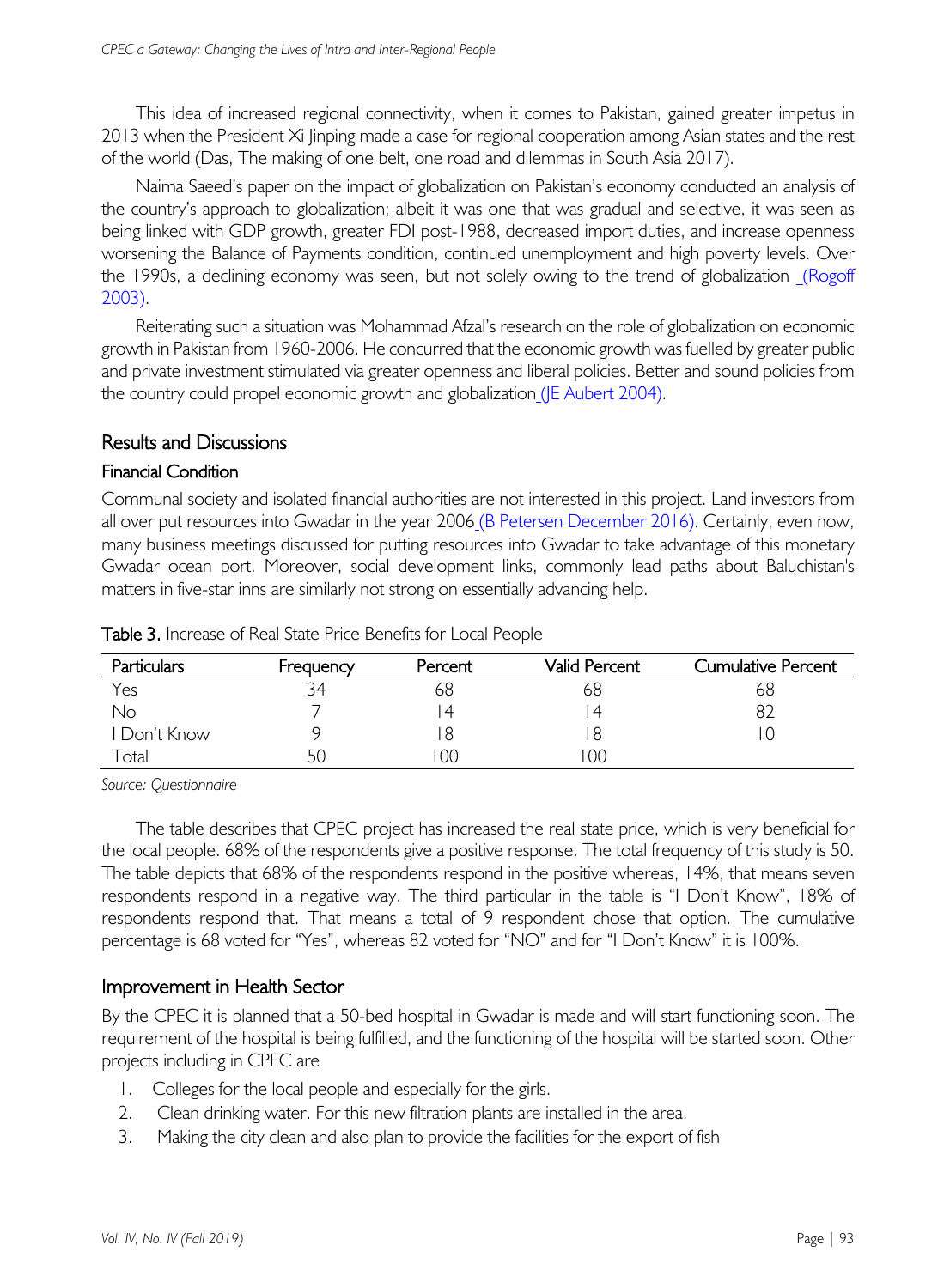| Particulars | Frequency | Percent | Valid Percent | Cumulative Percent |
|-------------|-----------|---------|---------------|--------------------|
| Yes         |           | 94      | 94            | 94                 |
| No Comment  |           |         |               | 0C                 |
| Total       |           | OC.     | OC            |                    |

Table 4. Health Sector Will Improve after Materialized the CPEC

*Source: Questionnaire*

The table shows the details of the Health sector. 94% of the respondents give a positive response, whereas 6% of the respondents do not pass any comment.

# Gwadar: A Door of Equal Opportunities

Gwadar can be converted into the port of transshipping, giant ships can come here, off tons of the consignments and small boats can take it privileged the Gulf that is exterior length but inside without these up north links, Gwadar has no potential. Therefore, when PML-N come into government, even earlier signing of the CPEC contract, the party was at work on two plans and FWO is working under very tough circumstances and very successfully.

One road was to produce from Gwadar to Suhraab, to offer connectivity to the road which is from Gwadar to Suhraab. Then from Quetta and from here to the top Killa Saifullah, Zoab and D.I Khan. This road will be finalized in 2 years, and the work is now proceeded by FWO. By 2016, when this partial road and the link road will be completed, Gwadar will have one road accessible from Peshawar to Gwadar, Quetta, Zoab, D.I Khan and Peshawar.

The second lost link was Gwadar to Rathodero, Sukkur link and the work is along enduring and hopes to be completed by 2016. The second road which will be accessible from Gwadar to Sukkur and from here the Indus road which drives up and other is Peshawar, Islamabad, Lahore and Karachi Motorway which will be the Eastern arrangement so the CPEC will be the grid of diverse roads It will assist South Asia, Pakistani markets like Karachi, Hyderabad, Multan, Sukkar, Faisalabad and Lahore, Rawalpindi, Peshawar, Quetta and Gwadar, especially with all dissimilar nodes, will be assisted.

| <b>Particulars</b>    | Frequency | Percent | Valid Percent | Cumulative Percent |
|-----------------------|-----------|---------|---------------|--------------------|
| Yes                   |           |         |               |                    |
| No                    | 38        |         |               | 94                 |
| I Don't Know          |           |         |               | 00                 |
| $^\mathsf{\tau}$ otal |           |         | 00            |                    |

Table 5. People of Gwadar/Baluchistan Get Equal Opportunity in CPEC

18% of the respondent's remark were positive, whereas 76% of the respondents give a negative remark, and 6% of the respondents didn't share any views.

# Territorial Impact

Areas along the Gwadar-Kashgar route don't have an adequate and basic urban infrastructure in place; with such a primitive system in place, a lack of positive impact via CPEC could further antagonize the locals. Another issue is the possibility of migration of workers from other provinces to Baluchistan, adding to the animosity and feeling of marginalization of the lesser skilled labourers of the latter.

Shang Wu's article during the conference proceedings of the International Association for Impact Assessment pointed out several risks associated with the transport and infrastructure projects of CPEC one of them being land acquisition and immigration resettlement. While this issue is complex, it is felt that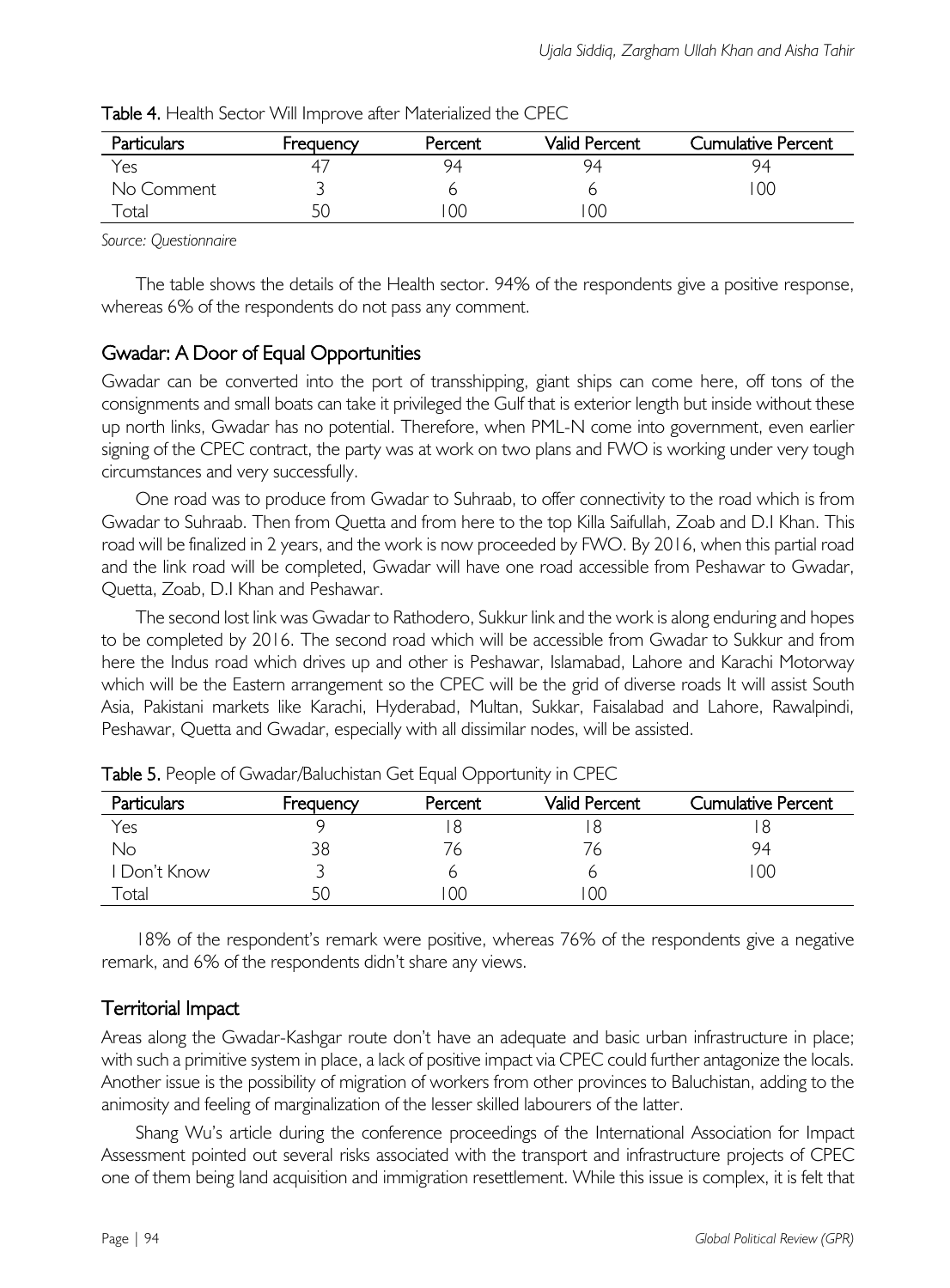in Pakistan, the legal structure pertaining to the issue, and the Land Acquisition Act 1984 is not without faults - a far cry from the World and Asian Development Bank's resettlement policy. Wu states that the government could replace companies in this complex process, and make decisions regarding compensations, after consulting with the relevant stakeholders – increasing the possibility of social contradictions being deepened. To prevent social risks from overriding the projects, it is recommended that the government take up social risks at the policy and execution level; strictly following local laws and regulations, adhering to international and industry standards, building and improving information communication mechanisms, and resource coordination between experts.

# **Conclusion**

The study provides strong foundations to conclude that, the social impact of CPEC ascertained that there are both micro and macro risks involved in the implementation of the project, using the Delphi technique method. From amongst the macro risks, the Kashmir issue, extremism, and natural secessionist forces pose a higher risk, while micro risks of a higher degree include political and religious disputes, community safety, and income damage induced by land acquisition, social network reconstruction problem, and regionalism. It is concluded that prevention is the best option to ensure smooth implementation and make it a win-win situation for both countries.

The potential risks in the corridor entail – more so with regards to the balance of payments. While exports are facing a decline, import growth vies-a-vies CPEC will accelerate. Low oil prices will leave the inflow of remittances uncertain, increasing the current account deficit, leading to greater borrowing. All such factors and the country's possible failure to attract FDI – Chinese excluded – will leave the balance of payments and the economy in a precarious situation.

Hence, by maintaining more financial transparency, keeping an eye on the implementation of the project and facilitating the people directly linked with this project and by making the projects available publicly. Along with that, security concerns also needed to be addressed. This by following the instructions advised by the policy experts and by catering the security issues at the spot CPEC will be a success not only for the people of China and Pakistan but also for the region.